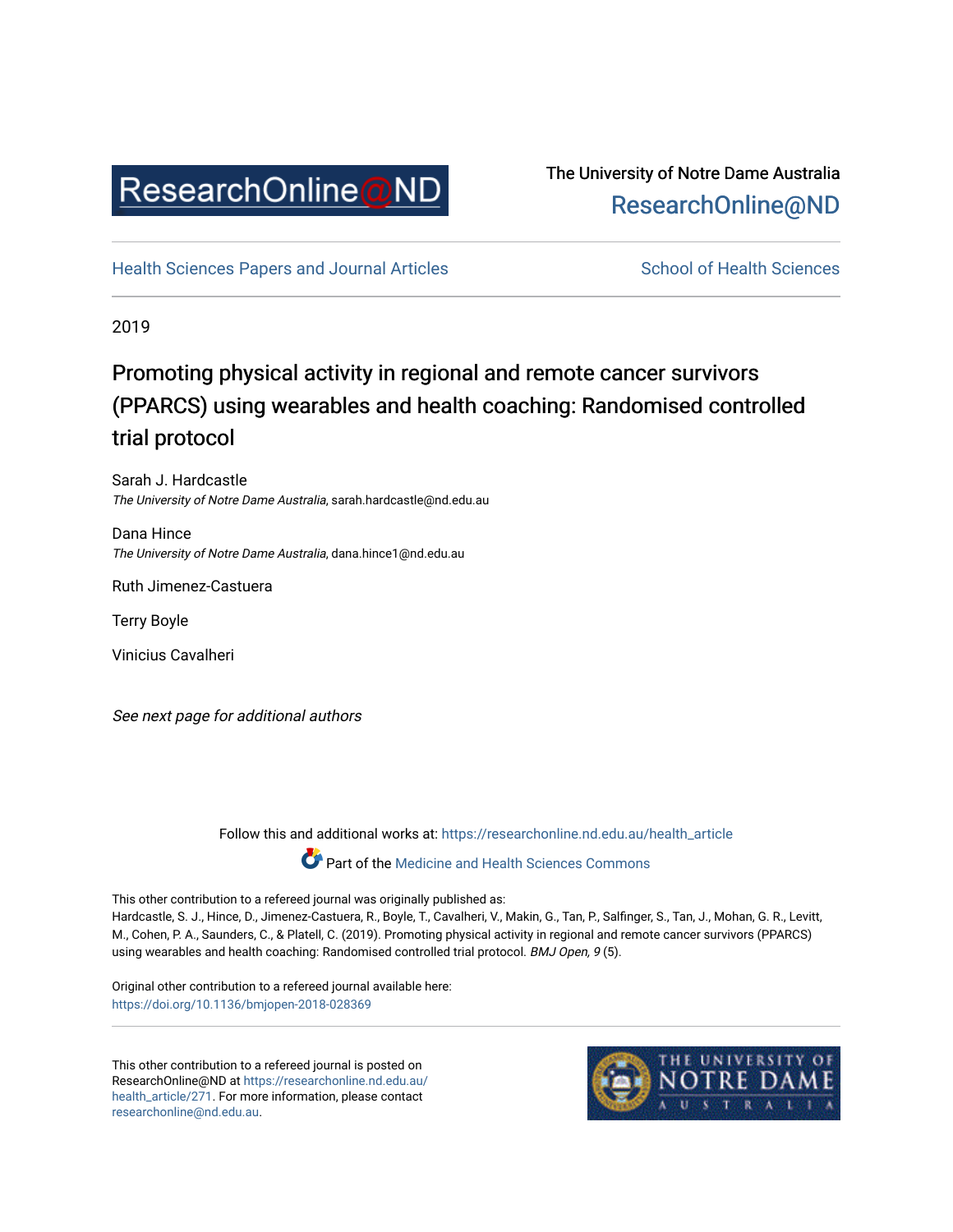# Authors

Sarah J. Hardcastle, Dana Hince, Ruth Jimenez-Castuera, Terry Boyle, Vinicius Cavalheri, Greg Makin, Patrick Tan, Stuart Salfinger, Jason Tan, Ganendra Raj Mohan, Michael Levitt, Paul A. Cohen, Christobel Saunders, and Cameron Platell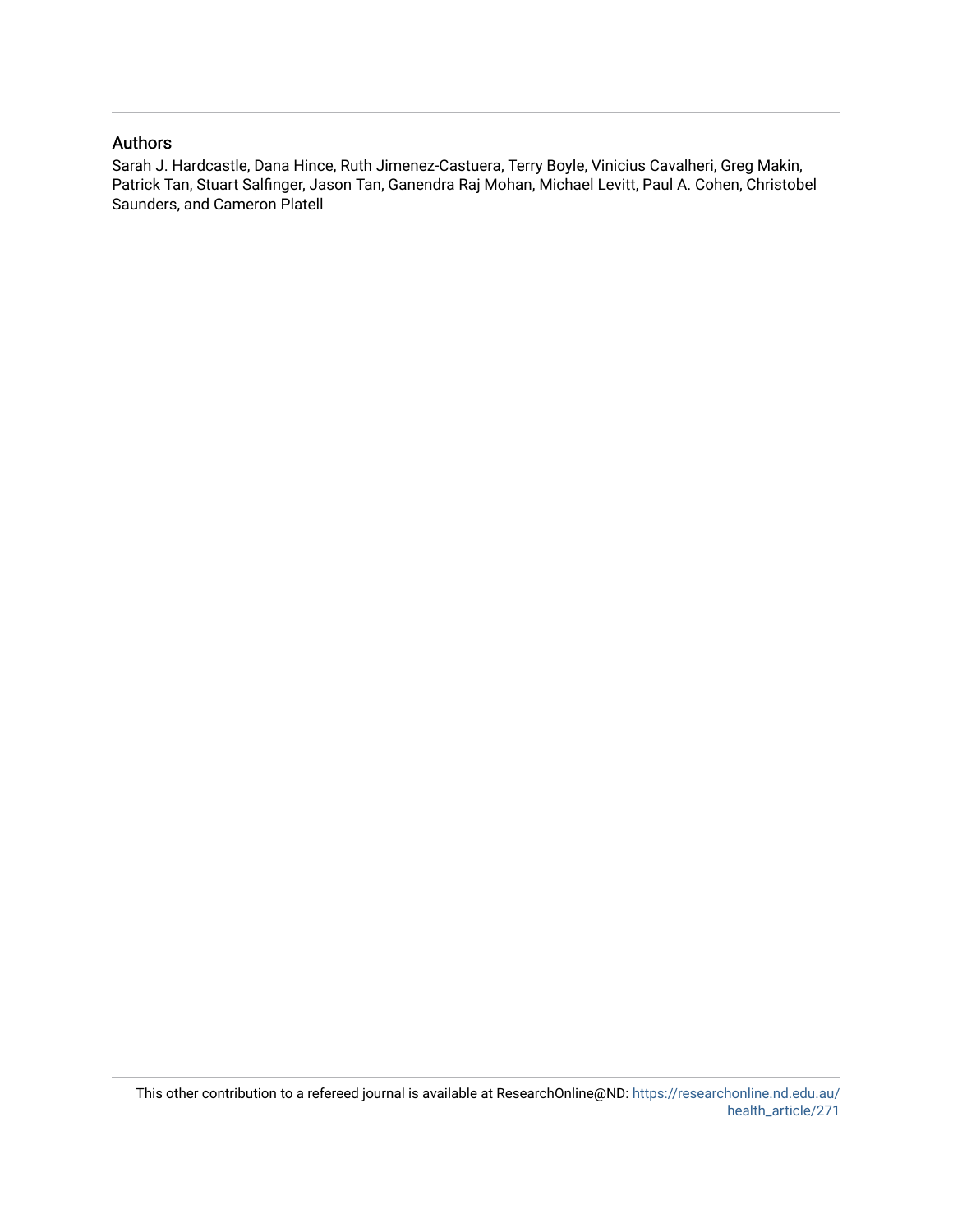This is an Open Access article distributed in accordance with the Creative Commons Attribution-Non Commercial 4.0 International (CC BY-NC 4.0) license, which permits others to distribute, remix, adapt, build upon this work non-commercially, provided the original work is properly cited and the use is non-commercial. See[: https://creativecommons.org/licenses/by-nc/4.0/](https://creativecommons.org/licenses/by-nc/4.0/)

This article originally published in *BMJ Open* available at: <https://bmjopen.bmj.com/content/9/5/e028369>

No changes have been made to this article.

Hardcastle, S.J., Hince, D., Jimenez-Castuera, R., Boyle, T., Cavalheri, V., Makin, G., Tan, P., Salfinger, S., Tan, J., Mohan, G.R., Levitt, M., Cohen, P.A., Saunders, C., and Platell, C. (2019) Promoting physical activity in regional and remote cancer survivors (PPARCS) using wearables and health coaching: Randomised controlled trial protocol. *BMJ Open, 9*(5). doi: 10.1136/bmjopen-2018- 028369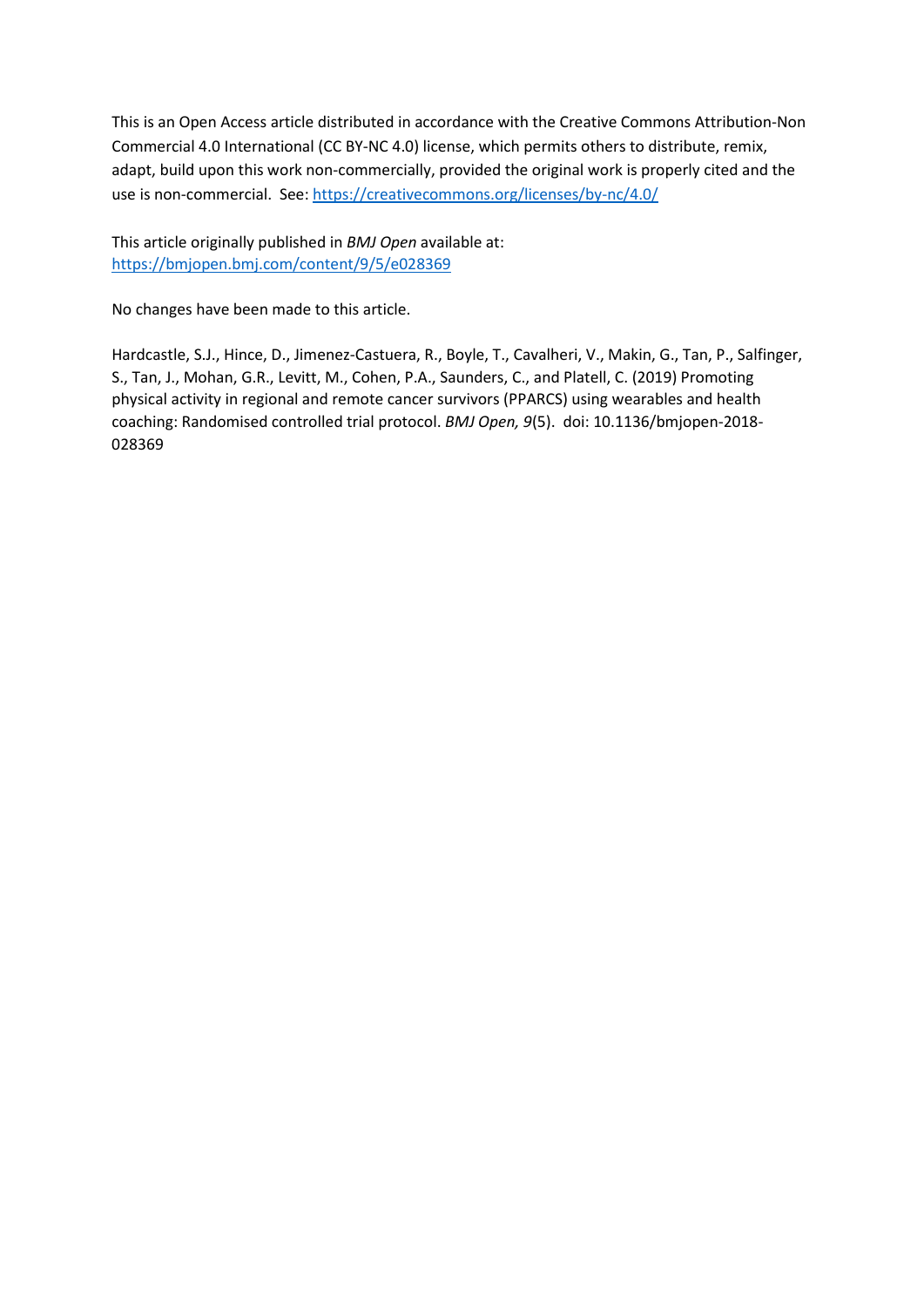# **BMJ Open Promoting physical activity in regional and remote cancer survivors (PPARCS) using wearables and health coaching: randomised controlled trial protocol**

Sarah J Hardcastle[,](http://orcid.org/0000-0001-8378-3781)<sup>® 1,2,3</sup> Dana Hince,<sup>3</sup> Ruth Jiménez-Castuera,<sup>4</sup> Terry Boyle,<sup>5</sup> Vinicius Cavalheri, $^6$  Greg Makin, $^7$  Patrick Tan, $^8$  Stuart Salfinger, $^8$  Jason Tan, $^8$ Ganendra Raj Mohan,<sup>9</sup> Michael Levitt,<sup>8</sup> Paul A Cohen,<sup>2,8</sup> Christobel Saunders,<sup>2,8</sup> Cameron Platell<sup>2,8</sup>

#### **ABSTRACT**

Hince D, Jiménez-Castuera R, *et al*. Promoting physical activity in regional and remote cancer survivors (PPARCS) using wearables and health coaching: randomised controlled trial protocol. *BMJ Open* 2019;9:e028369. doi:10.1136/ bmjopen-2018-028369

**To cite:** Hardcastle SJ,

► Prepublication history and additional material for this paper are available online. To view these files, please visit the journal online (http://dx.doi. org/10.1136/bmjopen-2018- 028369 )

Received 5 December 2018 Revised 11 February 2019 Accepted 28 March 2019



© Author(s) (or their employer(s)) 2019. Re-use permitted under CC BY-NC. No commercial re-use. See rights and permissions. Published by BMJ.

For numbered affiliations see end of article.

#### Correspondence to

Dr Sarah J Hardcastle; Sarah.Hardcastle@curtin.edu.au

Introduction Physically active cancer survivors have substantially less cancer recurrence and improved survival compared with those who are inactive. However, the majority of survivors (70%–90%) are not meeting the physical activity (PA) guidelines. There are also significant geographic inequalities in cancer survival with poorer survival rates for the third of Australians who live in nonmetropolitan areas compared with those living in major cities. The primary objective of the trial is to increase moderate-to-vigorous PA (MVPA) among cancer survivors living in regional and remote Western Australia. Secondary objectives are to reduce sedentary behaviour and in conjunction with increased PA, improve quality of life (QoL) in non-metropolitan survivors. Tertiary objectives are to assess the effectiveness of the health action process approach (HAPA) model variables, on which the intervention is based, to predict change in MVPA. Methods and analysis Eighty-six cancer survivors will be randomised into either the intervention or control group. Intervention group participants will receive a Fitbit and up to six telephone health-coaching sessions. MVPA (using Actigraph), QoL and psychological variables (based on the HAPA model via questionnaire) will be assessed at baseline, 12weeks (end of intervention) and 24weeks (end of follow-up). A general linear mixed model will be used to assess the effectiveness of the intervention. Ethics and dissemination Ethics approval has been obtained from St John of God Hospital Subiaco (HREC/#1201). We plan to submit a manuscript of the results to a peer-reviewed journal. Results will be presented at conferences, community and consumer forums and hospital research conferences. Trial registration number ACTRN12618001743257; preresults, U1111-1222-5698

# **INTRODUCTION**

Compared with the general population, cancer survivors are at an increased risk of the development of secondary cancers, cardiovascular disease (CVD) and functional decline.<sup>12</sup> There are several possible explanations for

# Strengths and limitations of this study

- ► The intervention has the potential to be a low-cost and scalable and hence, integrated into existing healthcare pathways.
- ► An objective measure of physical activity (PA) is used to provide accurate assessment of PA.
- ► Due to the postal nature of recruitment, the responders may not be a representative sample of regional and remote cancer survivors.
- ► The relatively short follow-up period limits our assessment of the extended acceptance of wearable technology in this population.

the increased risk, one of which is shared lifestyle risk factors.<sup>3</sup> Insufficient physical activity (PA), low fruit and vegetable intake, smoking and alcohol consumption make individuals susceptible to cancer recurrence, CVD and other chronic diseases.<sup>[3](#page-9-1)</sup>

The American Cancer Society PA guidelines for survivors are to participate in 150min of moderate-to-vigorous intensity PA per week.<sup>[4](#page-9-2)</sup> However, the majority of Australian survivors (~70%–90%) do not meet the PA recommendations.<sup>[5](#page-9-3)</sup>

PA is associated with lower CVD-related comorbidity in survivors.<sup>[2](#page-9-4)</sup> Physically active survivors have significantly less cancer recurrence and improved survival compared with those who are inactive, and these findings have been found across multiple cancer types.<sup>67</sup> Many survivors suffer additional comorbidities that put them at risk of developing  $CVD$ .<sup>[8](#page-9-6)</sup> As a result, insufficiently active survivors (ie, those not meeting the PA guidelines) who fail to make healthy lifestyle changes post-treatment are likely to have substantially higher risk of developing CVD.

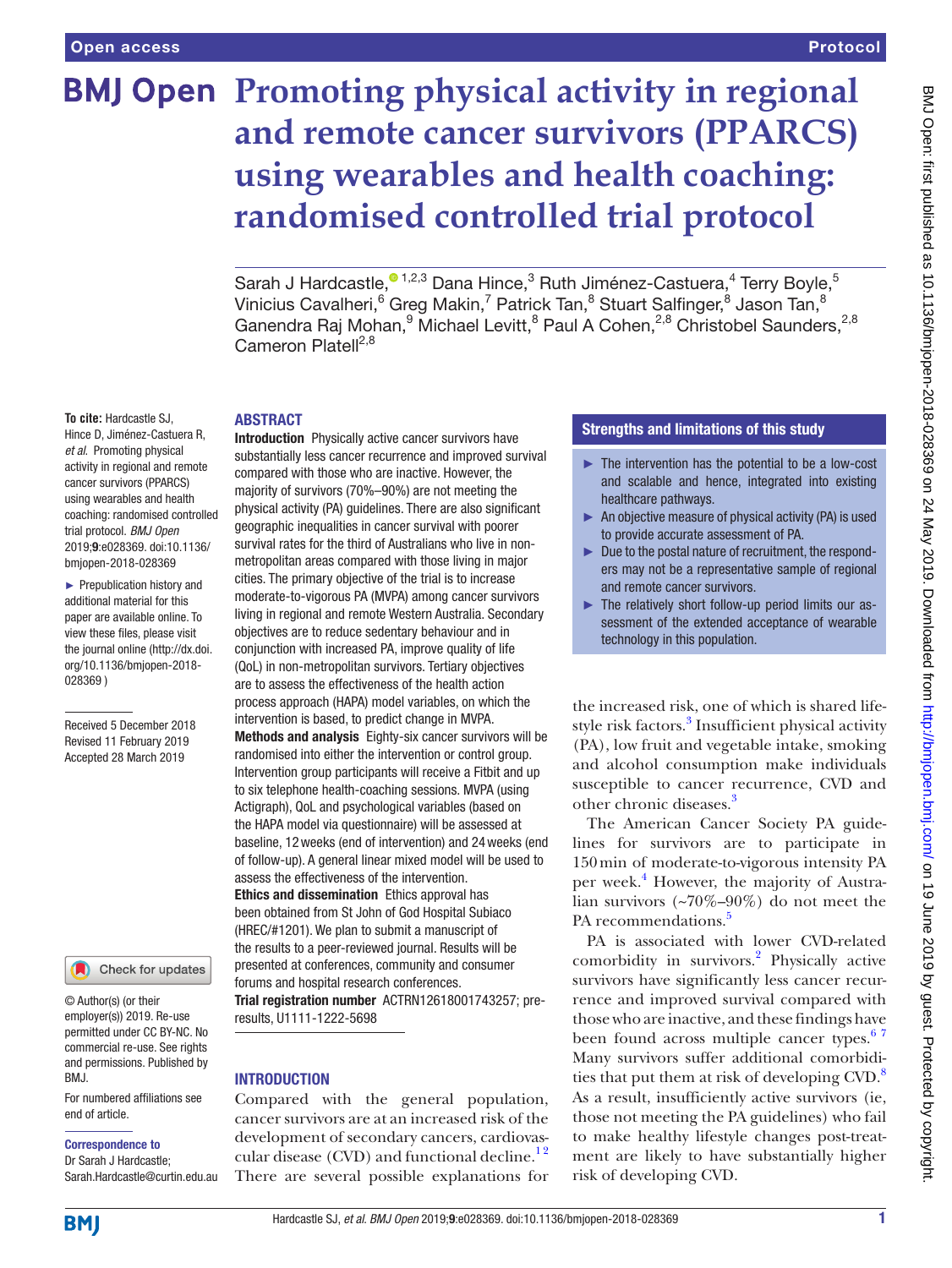Together, colorectal, breast, prostate and uterine cancer account for 41% of all cancer incidence in Western Australia.<sup>9</sup> Our rationale for targeting survivors of these cancers is based on established risk or comorbid cardiometabolic disease, and a high prevalence of phys-ical inactivity.<sup>[10](#page-9-8)</sup>

There are also substantial geographic inequalities in cancer survival.[8 11](#page-9-6) Survival rates for Australians who live in non-metropolitan areas are poorer than for those living in major cities.<sup>[12](#page-9-9)</sup> Those living in remote areas of Australia are often disadvantaged in relation to access to services, education, employment and income. Mortality rates for all cancers combined are 1.4 times higher in remote areas compared with major cities.<sup>[12](#page-9-9)</sup>

Existing PA programmes for survivors tend to be based in major cities but rarely operate beyond the inner regional areas. Further, facility-based programmes that are offered for free initially, eventually incur a cost that may present a barrier to long-term exercise adherence. Previous work with survivors has identified cost, and availability of and access to exercise programmes to be significant barriers to participation.<sup>13–15</sup> Survivors have also expressed a preference for home-based PA.[13 15 16](#page-9-10)

Home-based interventions are advantageous because they mitigate access and transport issues, and are less expensive than facility-based programmes that require participants to attend classes or maintain a health club membership. $17$  There is a current gap in the literature on the effectiveness of less intensive home-based interventions that could more easily translate into practice. A further novel component of the present study is the specific targeting of underserved regional and remote survivors with a home-based intervention. If effective, the intervention would be low cost and has the potential to be scalable and could be integrated into existing healthcare pathways.

Notwithstanding the obvious advantages of home-based interventions, a recent review and meta-analysis revealed only a small effect (standardised mean difference) 0.21 for distance-based PA interventions.<sup>18</sup> However, most of the studies included in the review relied on self-reported PA. Further, most interventions predominantly utilised print and telephone modes of delivery. Few interventions used electronic health platforms or smart technology such as wearables. Distance-based interventions in survivors who utilise wearables show promise with a recent trial revealing a between group difference in moderate-to-vigorous PA (MVPA) of 103min/week favouring the inter-vention group.<sup>[19](#page-10-1)</sup>

Interventions that meet support needs and offer opportunities for self-monitoring have been found to be effec-tive in improving PA in survivors.<sup>[20–22](#page-10-2)</sup> Wearable technology holds great potential as a low-cost self-monitoring tool to increase PA in cancer survivors. Lyons  $et\ a<sup>23</sup>$  $et\ a<sup>23</sup>$  $et\ a<sup>23</sup>$  recently reviewed 13 different wearables and their associated mobile apps, and concluded that they use many of the same techniques employed in typical PA interventions (ie, self-monitoring, feedback, goal setting, social support).

Wearables are perceived as useful and acceptable to individuals with chronic conditions. $24$  Wearables are acceptable to older cancer survivors in metropolitan areas $^{25}$  and those living in regional and remote areas. $26$  Thus, wearables may represent a relatively low-cost, feasible and scalable approach for widespread PA promotion.

The primary aim of the study is to increase PA in adult cancer survivors residing in regional and remote areas in Australia. Secondary objectives are to reduce sedentary behaviour and in conjunction with increased PA, improve quality of life (QoL) in non-metropolitan survivors. Tertiary objectives are to assess the effectiveness of the health action process approach (HAPA) model variables, on which the intervention is based, to predict change in PA.

# Methods and analysis Study design

A randomised controlled parallel group design will be employed. Participants will be randomised into one of two arms: control versus intervention, and assessments will be made at baseline (T1), end of intervention (12weeks) (T2) and at 24weeks (T3). The outcome (dependent) measures will include an objective measure of PA, sedentary behaviour, QoL, plus measures that indicate constructs from the HAPA model $^{27}$  such as action self-efficacy, outcome expectancies, action planning and maintenance self-efficacy on which the intervention is designed. We will also measure a number of covariates that may influence effects of the intervention including age, gender, socioeconomic status, cancer type, months since diagnosis, disease stage, adjuvant treatment and CVD risk factors. The trial will comply with Consolidated Standards of Reporting Trials and Standard Protocol Items: Recommendations for Interventional Trials (SPIRIT).<sup>[28 29](#page-10-8)</sup> A completed SPIRIT checklist for the trial can be found in supporting information.

# Setting and participants

Participants will be cancer survivors diagnosed with cancer and completed active treatment in the previous 5years. Participants will reside in Australia and will have been treated for either breast, prostate, colorectal or uterine cancer. Participants will be recruited on the basis of (1) remoteness and (2) low levels of PA. Remoteness will be measured according to the accessibility/remoteness index of Australia and the Australian Statistical Geography Standard which define five major areas: *major cities*, *inner regional*, *outer regional*, *remote* and *very remote*. [30](#page-10-9) Participants will be recruited on the basis that they reside in either a regional or remote area. Eligible participants must also be (1) insufficiently physically active (ie, engaging in <150min of moderate-intensity or 75min of vigorous-intensity PA per week),  $4 \frac{31}{2}$  (2) aged between 18 and 80 years, (3) proficient in English-reading and speaking, (4) have no known presence of cancer at the time of recruitment and (5) have internet access at home.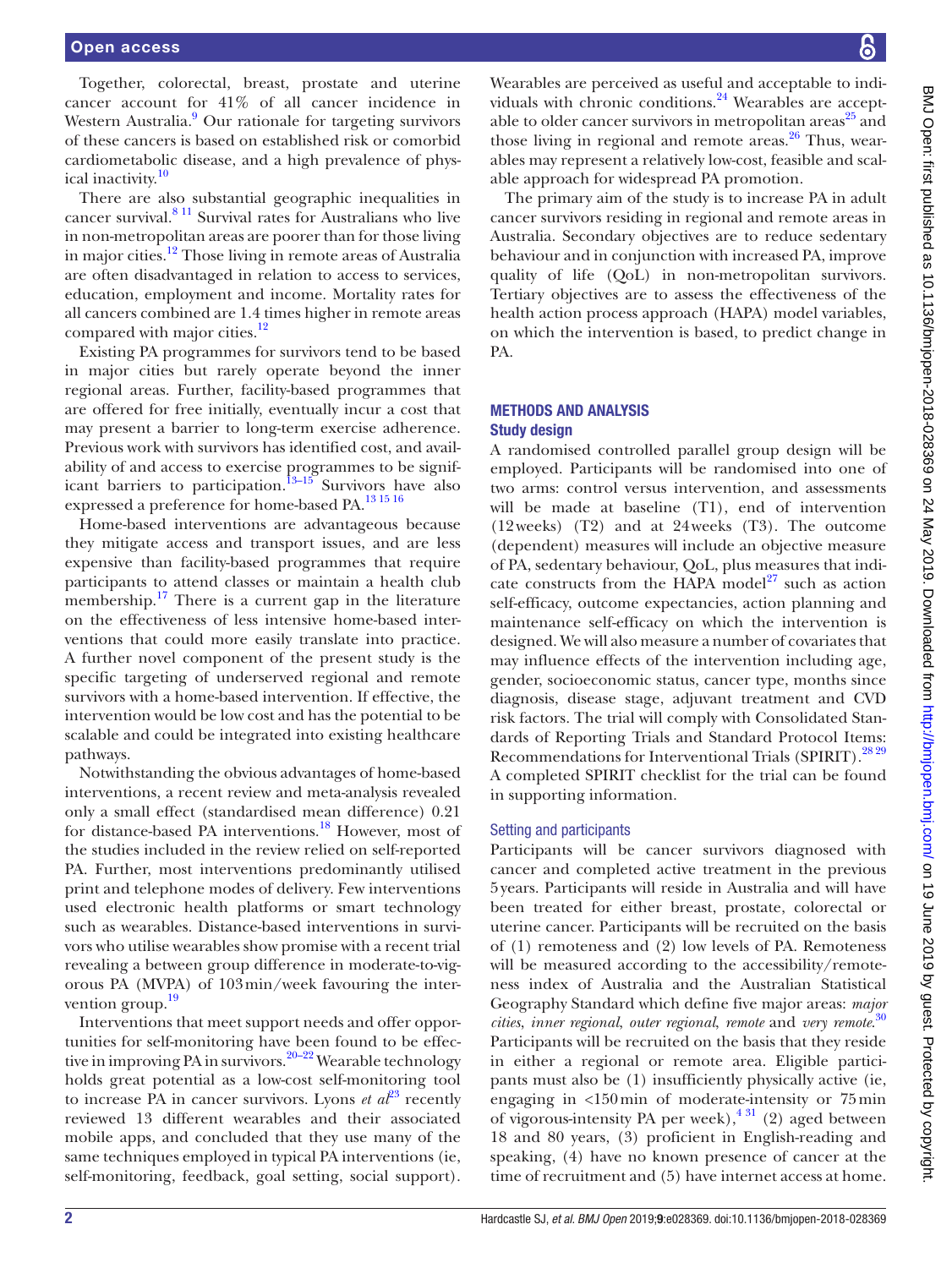Exclusion criteria include individuals who (1) are still undergoing treatment for cancer except for maintenance therapy such as tamoxifen, (2) have known cardiac abnormalities including unstable angina or recent myocardial infarction, (3) have any severe disability that may affect physical function including severe arthritis, (4) have a current diagnosis of a severe psychiatric illness (those with minor psychiatric diagnoses will be eligible if they are well enough to participate) and (5) are currently enrolled in a health behaviour trial or programme.

# **Recruitment**

Participants will be recruited using purposive sampling methods, involving screening the hospital records of participating oncologists, to collate a pool of eligible survivors. The preliminary participating oncologists are based at St John of God Subiaco and Murdoch Hospitals, Hollywood Private Hospital, the Women Centre in West Leederville. Oncologists in South Australia, Victoria and New South Wales may also participate in the trial depending on recruitment uptake. Eligible individuals will be mailed an invitation letter and information sheet from their treating oncologist.

#### Intervention

The 12-week intervention includes two components: (1) a Fitbit Charge 2 activity tracker providing real-time monitoring and feedback on PA, (2) up to six sessions of health coaching (four fixed sessions) via skype/facetime/and so on or phone depending on participant preferences.

#### *WAT tracker*

Participants will be provided with a Fitbit Charge 2 activity tracker. This is a slim, wrist-worn device that displays steps, distance, heart rate, active minutes (MVPA) and provides automated prompts which nudge participants to accumulate at least 250 steps/hour. The Fitbit Charge 2 was chosen because previous work demonstrates its usefulness and acceptance among survivors<sup>25 26</sup> and older adults  $($ >70 years).<sup>32</sup> Data from the device can be uploaded to the Fitbit application via Bluetooth. Participants will receive clear and simple written instructions guiding the installation of apps and device usage. Technical support will also be provided through follow-up calls to maximise uptake.

#### *Health coaching*

The purpose of the health coaching is to motivate and support increased PA (ie, deliberate bouts of MVPA) and reduced sedentary behaviour through supporting self-efficacy, action planning and problem solving, based on the principles of the HAPA. The health coaching is important to help guide action planning and problem solving since these behaviour change techniques are absent from the apps associated with wearable devices. $2<sup>3</sup>$  Telephone health coaching has been successfully used in Australian and US survivors to increase PA.[5 33](#page-9-3) The first session (week 1; ~60min) will cover technical issues and the features

of the Fitbit, including the importance of MVPA. It will also foster positive outcome expectancies and confidence towards PA and guide the participant to create PA action plans for the following 3weeks and self-monitor their activity. The purpose of the three follow-up healthcoaching sessions (week 2, 4 and 8; ~30min each) will be to provide support, problem solving and help the participant to update goals and action plans as they progress. We will adopt a patient-centred and stepped-care approach by providing additional health-coaching sessions (ie, at week 6 and 10) to those who may need them in order to achieve meaningful sustained PA change. Additional health-coaching sessions will be negotiated between the health coach and the participant, and will be based on both data from the Fitbit dashboard concerning progress and participants' perceptions concerning support needs. Additional sessions will be negotiated during the previous follow-up call. The weekly exercise target will be at least 180min of moderate-intensity PA, based on research demonstrating better survival in patients who engaged in 3–5 hours of moderate activity per week.<sup>720</sup> A web-based application programming interface (API) to collect user's activity data from the Fitbit server will be developed. On user consent via Fitbit authentication page, we will be able to collect participants' daily activity (step count, active minutes, hourly activity, heart rate, stairs climbed). The health coach will log hourly activity (accumulation of 250 steps/hour), step count, active minutes (MVPA bouts of at least 10min) for each participant on a weekly basis. The health coach will also review weekly activity and engagement via the Fitbit app prior to each healthcoaching session to provide feedback, encouragement and technical support if needed. API monitoring will cease at the end of the trial (after 24weeks) and a deauthorisation email sent to participants to confirm the end of API participation.

#### Quality assurance

The health coach employed to deliver the intervention will be required to have a background in psychology or allied health discipline (at least to degree level). The health coach will undertake training including the theoretical bases of the intervention, PA messaging and implementation of behaviour change techniques. Training will include role plays with supervised feedback. Healthcoaching consistency will be achieved by following a semistructured script with a clear structure of questions, and behaviour change techniques to be covered in each call. Competency and quality control will be monitored by direct observation and/or audio recordings (with feedback to the health coach) and will continue until consistent and adequate health-coaching performance is confirmed. All telephone calls to participants will be audiotaped.

#### Procedure

Participants will be sent an invitation letter, information sheet, consent form ([supplementary file, appendix A](https://dx.doi.org/10.1136/bmjopen-2018-028369))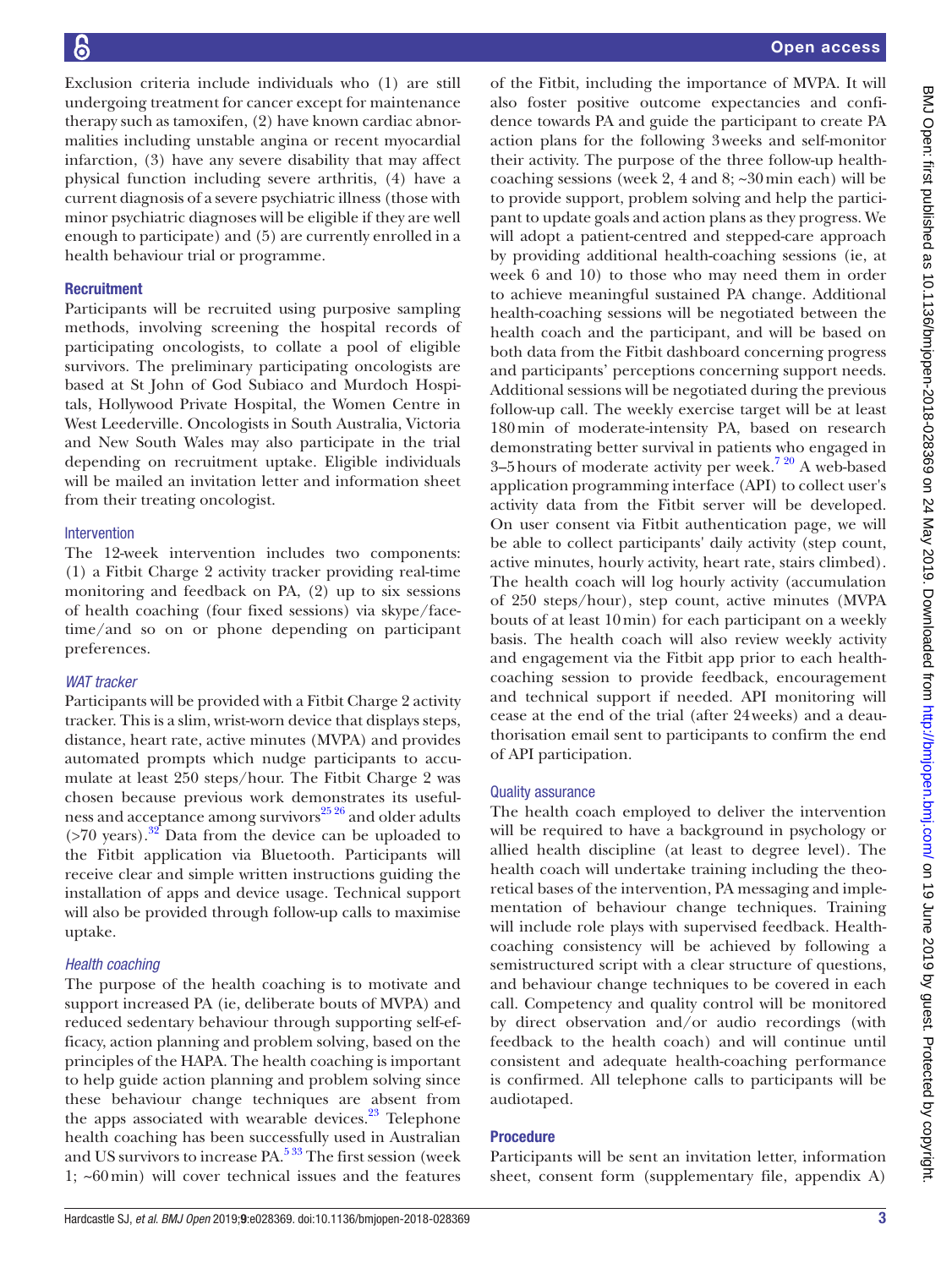and a reply paid envelope from their treating surgical, medical or radiation oncologist. On receipt of written consent, participants will be telephoned and an initial screening questionnaire (including the Active Australia Survey;  $\widehat{AAS}^{34}$  to assess PA status) administered to determine eligibility. The AAS has demonstrated acceptable convergent validity for community-dwelling older adults.<sup>35</sup> Only those who report participating in <150min of MVPA per week will be eligible to participate in the trial.

If the criteria are met, participants will be mailed the study questionnaire, an Actigraph GTX9 accelerometer, written accelerometer instructions and a reply paid envelope. Participants will be asked to complete the questionnaire and wear the accelerometer on their right hip for

7days during waking hours, and then return the questionnaire and accelerometer in the reply paid envelope. [Figure](#page-6-0) 1 represents the flow of research participants through the trial.

The statistician will generate the randomisation sequence using STATA V.15 with a 1:1 allocation using random block sizes of 4 and 6 to support allocation concealment. Participant allocation will be implemented using sequentially numbered, opaque sealed envelopes and the researchers involved in assessing and enrolling participants will not be involved in the generation of the randomisation sequence. Following consent and baseline assessment, the trial coordinator will choose the next envelope in the sequence and write the participant study



<span id="page-6-0"></span>Figure 1 Flow diagram of trial design.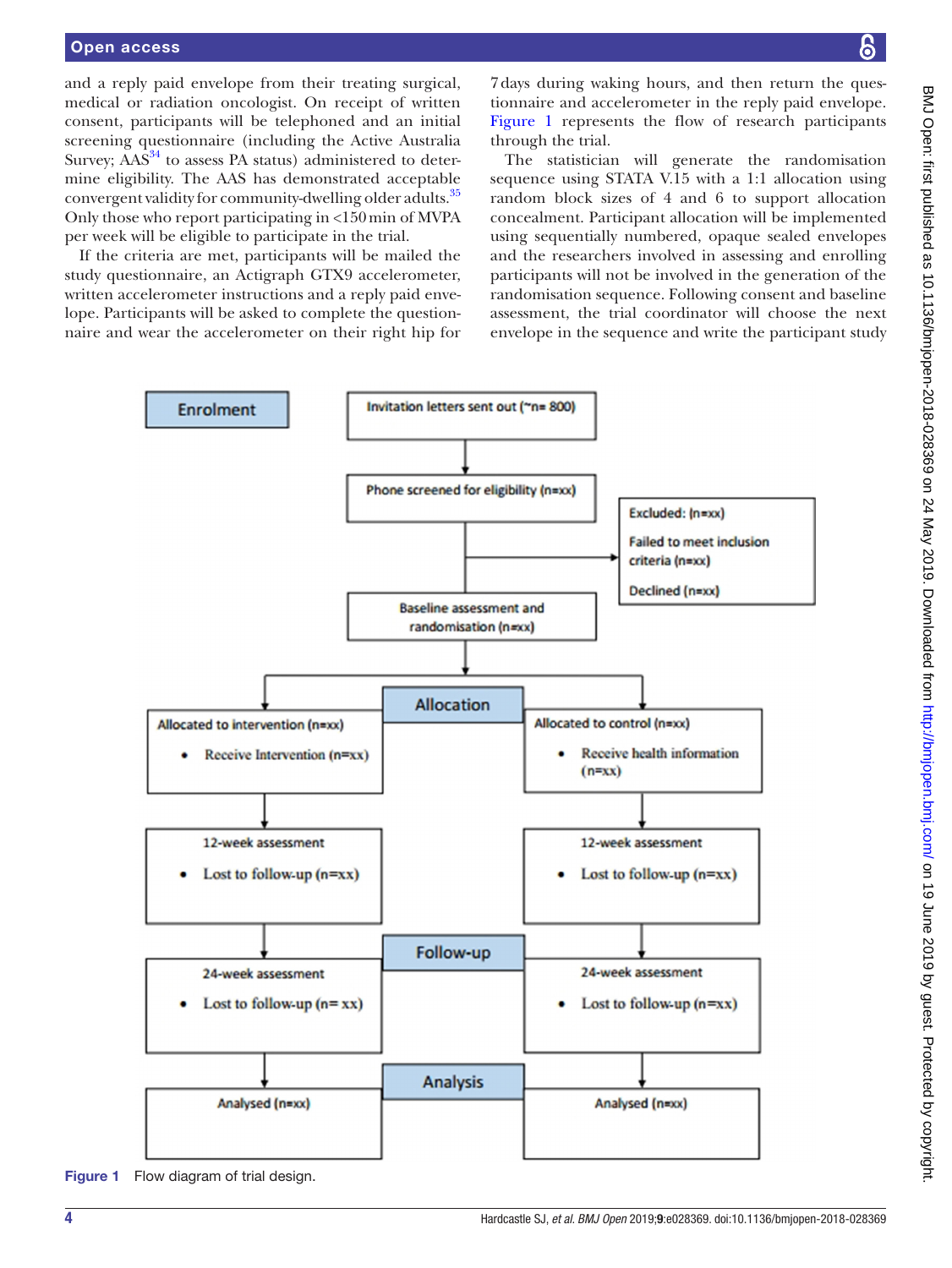number onto the envelope prior to allocating the participant to that group. Carbon paper inside the envelope will transfer the number onto the card containing the details of allocation.

The trial coordinator will post the accelerometers to participants with clear instructions on how to use them, and will contact participants after the 7 days to remind them to post them back to the researchers. Participants will also complete questionnaires that measure sociodemographic variables, QoL and HAPA model constructs.

Both the control and intervention group will receive a mailed booklet designed to educate and motivate improvements in PA. Materials will be based on the current guidelines for  $PA^{31}$  and include examples of home-based strength exercises and a guide to exercise intensity. The control group will receive minimal intervention to mimic usual care so that we are able to compare the effects of the intervention to usual care. The booklet provided: 'exercise for people living with cancer' is freely available from Cancer Council Australia and may be found in oncology reception areas, and as such, may be considered to represent usual care.

After 12weeks, participants in both groups will complete a questionnaire that measures variables from the HAPA, QoL and psychosocial variables again for a second time and wear an accelerometer for a 7-day period. The trial coordinator will post out the accelerometers and questionnaires. Between 12 and 24weeks, participants will keep the Fitbit but there will be no further health coaching. At 24weeks, all participants will complete the questionnaires for a third time and will receive an accelerometer to wear for a 7-day period. All Fitbits will be returned after the 24-week assessment alongside the accelerometer. Following trial completion (T3), participants in the control group will be offered the opportunity to trial a Fitbit for 12weeks.

#### Measures

#### Primary outcomes

The primary outcome will be minutes of MVPA and sedentary behaviour ascertained from the Actigraph GT9X (Actigraph, LLC, Pensacola, Florida, USA). Participants will be mailed the accelerometer and instructed to wear on their right hip for all waking hours for 1week at baseline, 12weeks and 24weeks. Wear time must exceed 10hours/day to be considered valid for analysis. Non-wear periods will be defined as intervals of at least 60 consecutive minutes of zero counts will be excluded from analyses. Activity counts will be categorised as: sedentary (<100 cpm), light-intensity (100-1951 cpm), moderate-intensity (1952–5724 cpm) and vigorous-intensity (>5725cpm), using data recorded in 60s epochs, according to Freedson cut points.<sup>36</sup> MVPA will be examined as both weekly time accumulated (minutes/week), and time in bouts of 10 consecutive minutes (minutes/ week).

# Sedentary behaviour

Sedentary behaviour will be defined by accelerometer activity counts of <100cpm, for 20 consecutive minutes or more, which corresponds to clinical changes in cardiometabolic biomarkers.[37](#page-10-15) The accelerometer log completed will assist in differentiating sedentary time from non-wear time.

# Quality of life

QoL will be measured using the European Organization for Research and Treatment of Cancer, QoL Core Questionnaire  $(QLQ-C30)^{38}$  The QLQ-C30 is a feasible, reliable and a valid questionnaire and is used in clinical trials of cancer worldwide. $38-40$  It includes five function domains (physical, emotional, social, role, cognitive), eight symptoms (eg, fatigue, pain) in addition to global health/QoL.

# PA attitudes

PA attitudes will be assessed using previously validated items, with Cronbach's alpha scores for the subscales below ranging from  $0.73$  to  $0.87<sup>41</sup>$  Some items have been amended, based on previous formative work in survivors,  $^{13}$  16 <sup>42</sup> <sup>43</sup> and PA recommendations.<sup>4</sup> All items are assessed using a 6-point Likert scale. The following constructs will be assessed.

# *Outcome expectations*

Twelve items will assess outcome expectations. Five items are derived from the validated exercise pros subscale $44$ and seven items are based on formative research with survivors.<sup>1442 43</sup> The items measure magnitude that regular PA will help to reduce tension or stress, feel more confident about my own health, sleep better, have a positive outlook, control my weight, regain lost strength, prevent cancer recurrence, increase fatigue, increase joint pain, weaken my immune system, feel better about my body and increase my longevity.

# *Action self-efficacy*

Four items will assess action self-efficacy, based on previous research with survivors.<sup>45</sup> Items assess participants' confidence to complete 150min of MVPA per week, with the item stems: 'I believe I have the ability to…'; 'I am confident I can do…'; 'If I wanted to I could…' and 'For me to do…'.

# *Maintenance self-efficacy*

Thirteen items will assess maintenance self-efficacy, based on formative research. $^{14}$  <sup>43</sup> Items assess confidence to participate in regular MVPA over the next 12weeks when, for example, I lack discipline, and I am feeling tired.

# *Action planning*

Four items will assess action planning for the next 3weeks.[46](#page-10-20) Participants will be asked to respond about whether they have made plan concerning *what*, *when*, *where* and *how* they will engage in regular PA.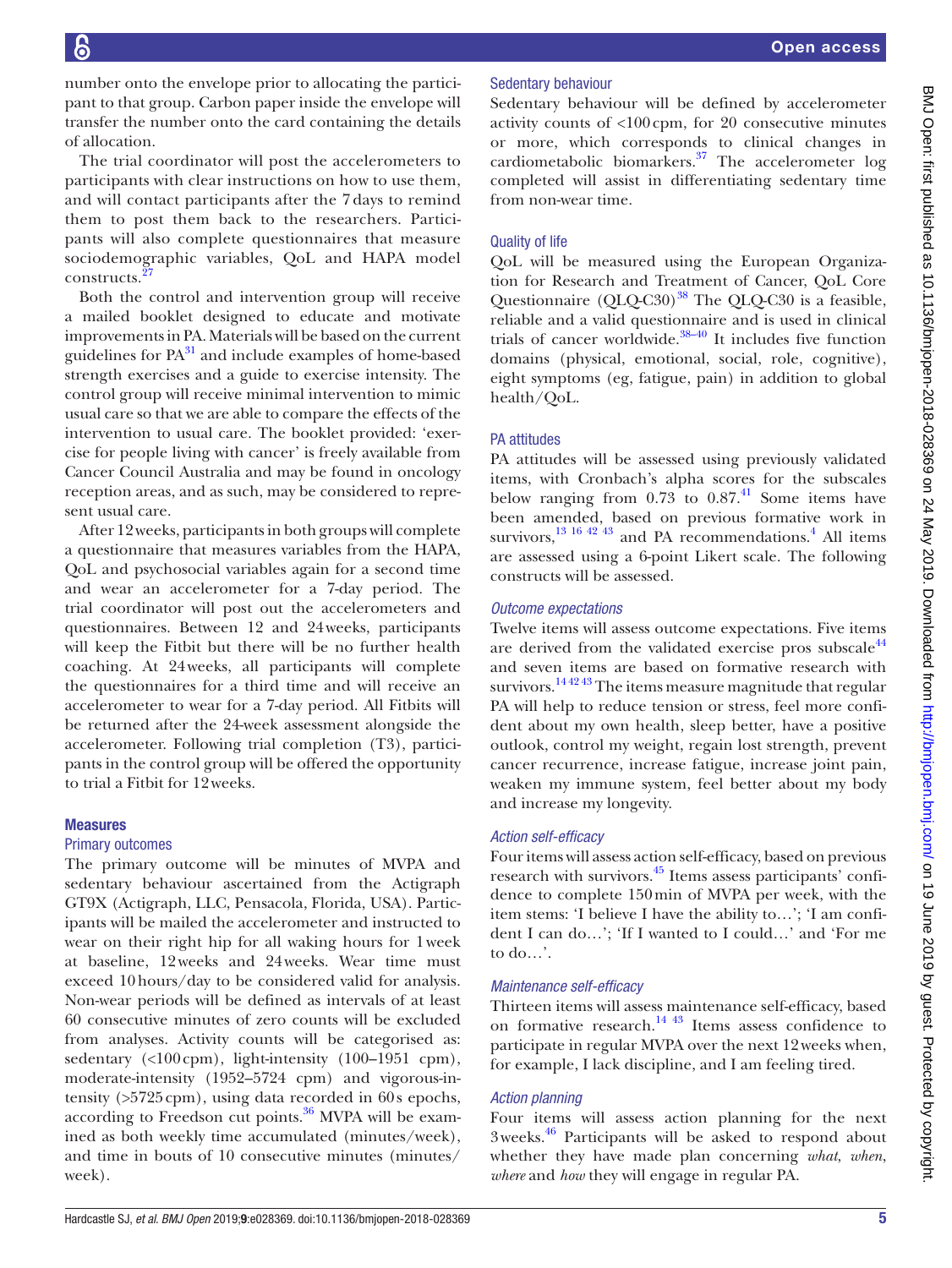#### *Intention*

Two items will measure intention to engage in MVPA for at least 150min/week in the next 12weeks, based on previously established measures[.47](#page-10-21) Items are 'I intend to participate…' and 'I will try to participate…'.

#### **Covariates**

Sociodemographic information and CVD risk factors will be self-reported. The following variables will be assessed: marital status, educational attainment, gross household income and smoking status. Comorbidity will be assessed using the self-administered comorbidity questionnaire.<sup>48</sup>

#### Power calculations and sample size

The primary outcome is change in MVPA at T2. A sample size of 86 participants (43 in each arm) is required in order to achieve 80% power to detect a group (control vs intervention) by time (T1 vs T2) interaction at 0.05 level. Our calculations are based on the covariance matrix from a previous wearable technology trial in survivors using accelerometers to assess  $MVPA<sup>49</sup>$  assuming a 70 min increase in MVPA at T2 in the intervention group, but no change in the control arm. We aim to recruit 100 participants, ensuring that if 15% are lost to follow-up, the intervention will still be adequately powered at 80% to detect a meaningful change.

# Patient and public involvement

We have published several papers<sup>13–16</sup> from qualitative work with consumers. Such consumer engagement has informed the present intervention. For example, this work has identified 'poor self-discipline' and 'not the sporty type' as the main PA barriers. Some participants held the perception that they were already 'doing sufficient PA'. Participants also referred to the need for monitoring, support and accountability to help them in their behaviour change efforts. These findings have fed into the design of the intervention in the following ways: the promotion of lifestyle-related exercise such as walking takes away the 'sporty type' barrier; the use of wearables to provide objective feedback on PA can be helpful for those who erroneously think they are undertaking sufficient PA; and the use of wearables and health-coaching provides the self-monitoring, and support that consumers have identified as important. Consumers who have trialled the wearable trackers have reported the intervention to be acceptable and not burdensome.<sup>26</sup> Study participants will be asked whether they wish to receive a report of the results, and asked to provide an email address for dissemination of study results.

# Data management

All personal data collected will be stored in accordance with the Data Protection Act and applicable regulatory requirements and access to deidentified data will be available on request. Data will be stored securely to maintain confidentiality. To preserve participant anonymity, only allocated trial numbers will be recorded on trial documentation or computer software except for the consent

form and contact details. Documents with identifiable information will be stored separately to other study documents. Pseudonyms will be used when reporting findings from the process evaluation.

# Data monitoring and timeline

The trial will be overseen by the trial management group, consisting the principal investigator, the trial coordinator and health coach. The trial management group will oversee all aspects of the conduct of the trial including performing safety oversight activities and will meet every 4weeks. Any significant adverse events will be reported to the human research ethics committee (HREC) within 72hours, and managed by the HREC alongside the principal investigator (SH). The principal investigator will keep an audit trail and maintain responsibility for the trial including conduct and management of the trial. Recruitment is expected to commence in Februry 2019 and the project completed by December 2020.

# Data analysis

The effectiveness of the intervention versus control on MVPA/week will be assessed using a linear mixed model, with group (intervention vs control), time (T1 vs T2) and their interaction as fixed effects, and with a random effect for participant included to account for the correlations in observations inherent in a repeated measures design. Secondary adjusted models will include age, gender, baseline PA level, adjuvant therapy, cancer type, months since diagnosis and intervention dose (number of healthcoaching sessions received) as covariates. Betweengroup comparisons will be performed for all secondary outcomes (sedentary behaviour, other PA and psychological variables, QoL) and HAPA constructs using mixed models, including adjustment for confounding where appropriate. Missing data will be investigated for patterns in terms of observed study variables. Multiple imputation will be considered if data are arguably missing at random and <20% of the data are missing. We will impute 25 datasets based on all relevant observed variables, including the interaction term and outcome measure of interest for each specific analysis. Sensitivity analyses will be conducted to consider the effect of potential missing not at random mechanisms on parameter estimates from imputed datasets. Intention-to-treat analysis will be conducted where there is participant attrition. Appropriate longitudinal mediation models will be used to investigate whether (1) intervention associated changes in MVPA are mediated (at least partially) via the HAPA model and (2) changes in QoL are partially mediated via changes in MVPA. All data will be analysed with p<0.05 considered significant.

# Process evaluation

Acceptability and feasibility of the intervention will form the process evaluation. Feasibility of the intervention will be evaluated by comparing intervention costs (intervention equipment, staff time) with uptake rates, adherence (to wearing the wearable tracker, receipt of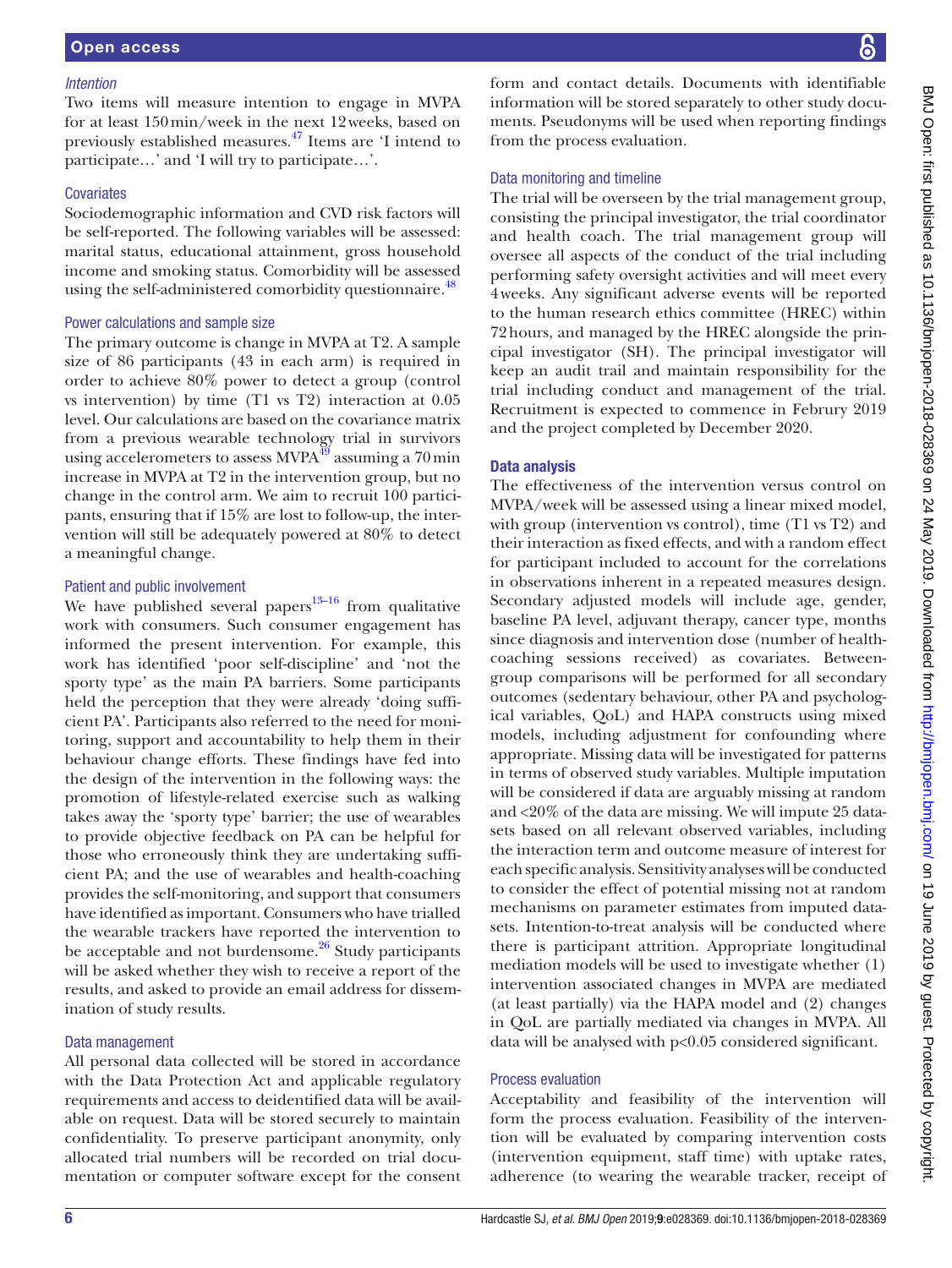health-coaching sessions) and completion. Acceptability and utility of the intervention, and an understanding of the active ingredients will be examined using semistructured interviews.

#### **DISCUSSION**

The trial will assess the effectiveness of an intervention that combines wearable technology with behaviour change techniques (action planning, goal setting and coping planning, feedback) to increase MVPA and reduce sedentary behaviour in cancer survivors living in non-metropolitan areas of Australia. This protocol describes one of the first trials using wearable technology to promote PA in non-metropolitan survivors, contributing to research on the effectiveness of distance-based interventions to promote PA.

Despite increasing evidence that PA reduces the risk of CVD and cancer recurrence,  $6\frac{50}{2}$  few survivors meet the PA guidelines.<sup>[4](#page-9-2)</sup> Furthermore, there are significant geographic inequalities in cancer survival that urgently need to be addressed, with significantly poorer survival in rural areas compared with major cities. Existing PA programmes for survivors tend to be based in major cities with scarce provision outside of major cities. Less intensive home-based interventions could be more acceptable to consumers, scalable and more cost-effective.

#### **CONCLUSION**

The trial is pragmatic and primarily concerned with evaluating whether a low-intensity, distance-based intervention is effective for increasing MVPA and reducing sedentary behaviour in survivors. If effective, the intervention, that employs resource deployment according to patient need, would be low-cost and scalable, and could be integrated into existing healthcare pathways.

#### Author affiliations

<sup>1</sup>School of Psychology, Curtin University, Bentley, Western Australia, Australia <sup>2</sup>School of Medicine, University of Western Australia, Crawley, Western Australia, Australia

<sup>3</sup>Institute of Health Research, University of Notre Dame, Fremantle, Western Australia, Australia

4 Faculty of Sport Sciences, University of Extremadura, Badajoz, Spain

<sup>5</sup>School of Health Sciences, University of South Australia, Adelaide, South Australia, Australia

<sup>6</sup>School of Physiotherapy and Exercise Science, Curtin University, Perth, Western Australia, Australia

<sup>7</sup> General Surgery, St John of God Murdoch Hospital, Murdoch, Western Australia, Australia

<sup>8</sup>St John of God Subiaco Hospital, Subiaco, Western Australia, Australia 9 Hollywood Private Hospital, Nedlands, Western Australia, Australia

Acknowledgements We thank the consumers who have kindly given their time to participate in our previous projects that have contributed to the design of the prospective intervention.

Contributors SH led the study conceptualisation, development of intervention content and writing of the protocol. GM, PT, SS, JT, GRM, ML, PAC, CS and CP contributed to study conceptualisation and will recruit patients for the trial. RJ-C edited the protocol and will assist in the process evaluation. TB and VC contributed to physical activity measurement protocol and will be responsible for Actigraph data cleaning and analysis. DH contributed to statistical analysis and the process for randomisation and data management and will undertake data analysis. All authors edited the manuscript.

Funding This work was supported by a grant from The Tonkinson Colorectal Cancer Research Foundation (Grant reference #59395).

Competing interests None declared.

Patient consent for publication Not required.

Ethics approval Ethics approval was obtained from the St John of God Hospital Human Research Ethics Committee (#1201), and reciprocal approval will be approved from other participating hospitals and sites.

Provenance and peer review Not commissioned; externally peer reviewed.

Open access This is an open access article distributed in accordance with the Creative Commons Attribution Non Commercial (CC BY-NC 4.0) license, which permits others to distribute, remix, adapt, build upon this work non-commercially, and license their derivative works on different terms, provided the original work is properly cited, appropriate credit is given, any changes made indicated, and the use is non-commercial. See: [http://creativecommons.org/licenses/by-nc/4.0/.](http://creativecommons.org/licenses/by-nc/4.0/)

# **REFERENCES**

- <span id="page-9-0"></span>1. Baade PD, Frischi L. & Eakin E. Non-cancer mortality among people diagnosed with cancer. *Cancer Causes Control* 2006;17:287–97.
- <span id="page-9-4"></span>2. Keats MR, Cui Y, Grandy SA, *et al*. Cardiovascular disease and physical activity in adult cancer survivors: a nested, retrospective study from the Atlantic PATH cohort. *[J Cancer Surviv](http://dx.doi.org/10.1007/s11764-016-0584-x)* 2017;11:264–73.
- <span id="page-9-1"></span>3. Doyle C, Kushi LH, Byers T, *et al*. Nutrition and physical activity during and after cancer treatment: an American Cancer Society guide for informed choices. *[CA Cancer J Clin](http://dx.doi.org/10.3322/canjclin.56.6.323)* 2006;56:323–53.
- <span id="page-9-2"></span>4. Rock CL, Doyle C, Demark-Wahnefried W, *et al*. Nutrition and physical activity guidelines for cancer survivors. *CA Cancer J Clin* 2012;62:242–74.
- <span id="page-9-3"></span>5. Hawkes AL, Chambers SK, Pakenham KI, *et al*. Effects of a telephone-delivered multiple health behavior change intervention (CanChange) on health and behavioral outcomes in survivors of colorectal cancer: a randomized controlled trial. *[J Clin Oncol](http://dx.doi.org/10.1200/JCO.2012.45.5873)* 2013;31:2313–21.
- <span id="page-9-5"></span>6. Friedenreich CM, Neilson HK, Farris MS, *et al*. Physical Activity and Cancer Outcomes: A Precision Medicine Approach. *[Clin Cancer Res](http://dx.doi.org/10.1158/1078-0432.CCR-16-0067)* 2016;22:4766–75.
- <span id="page-9-12"></span>7. Li T, Wei S, Shi Y, *et al*. The dose-response effect of physical activity on cancer mortality: findings from 71 prospective cohort studies. *[Br J](http://dx.doi.org/10.1136/bjsports-2015-094927)  [Sports Med](http://dx.doi.org/10.1136/bjsports-2015-094927)* 2016;50:339–45.
- <span id="page-9-6"></span>8. Weaver KE, Foraker RE, Alfano CM, *et al*. Cardiovascular risk factors among long-term survivors of breast, prostate, colorectal, and gynecologic cancers: a gap in survivorship care? *[J Cancer Surviv](http://dx.doi.org/10.1007/s11764-013-0267-9)* 2013;7:253–61.
- <span id="page-9-7"></span>9. Threlfall TJ, Thompson JR. Cancer incidence and mortality in Western Australia, 2014. *Department of Health, Western Australia, Perth. Statistical Series Number 103.*. Perth, WA: Department of Health, 2015.
- <span id="page-9-8"></span>10. Leach CR, Weaver KE, Aziz NM, *et al*. The complex health profile of long-term cancer survivors: prevalence and predictors of comorbid conditions. *[J Cancer Surviv](http://dx.doi.org/10.1007/s11764-014-0403-1)* 2015;9:239–51.
- 11. Tervonen HE, Aranda S, Roder D, *et al*. Cancer survival disparities worsening by socio-economic disadvantage over the last 3 decades in new South Wales, Australia. *[BMC Public Health](http://dx.doi.org/10.1186/s12889-017-4692-y)* 2017;17:691–702.
- <span id="page-9-9"></span>12. Australian Institute of Health and Welfare. *Australians' health*. Canberra: AIHW, 2014.
- <span id="page-9-10"></span>13. Hardcastle SJ, Glassey R, Salfinger S, *et al*. Factors influencing participation in health behaviors in endometrial cancer survivors. *[Psychooncology](http://dx.doi.org/10.1002/pon.4288)* 2017;26:1099–104.
- <span id="page-9-13"></span>14. Hardcastle SJ, Maxwell-Smith C, Zeps N, *et al*. A qualitative study exploring health perceptions and factors influencing participation in health behaviors in colorectal cancer survivors. *[Psychooncology](http://dx.doi.org/10.1002/pon.4111)* 2017;26:199–205.
- 15. Hardcastle SJ, Maxwell-Smith C, Kamarova S, *et al*. Factors influencing non-participation in an exercise program and attitudes towards physical activity amongst cancer survivors. *[Support Care](http://dx.doi.org/10.1007/s00520-017-3952-9)  [Cancer](http://dx.doi.org/10.1007/s00520-017-3952-9)* 2018;26:1289–95.
- 16. Maxwell-Smith C, Zeps N, Hagger MS, *et al*. Barriers to physical activity participation in colorectal cancer survivors at high risk of cardiovascular disease. *[Psychooncology](http://dx.doi.org/10.1002/pon.4234)* 2017;26:808–14.
- <span id="page-9-11"></span>17. Hardcastle SJ, Cohen PA. Effective Physical Activity Promotion to Survivors of Cancer Is Likely to Be Home Based and to Require Oncologist Participation. *[J Clin Oncol](http://dx.doi.org/10.1200/JCO.2017.74.6032)* 2017;35:3635–7.